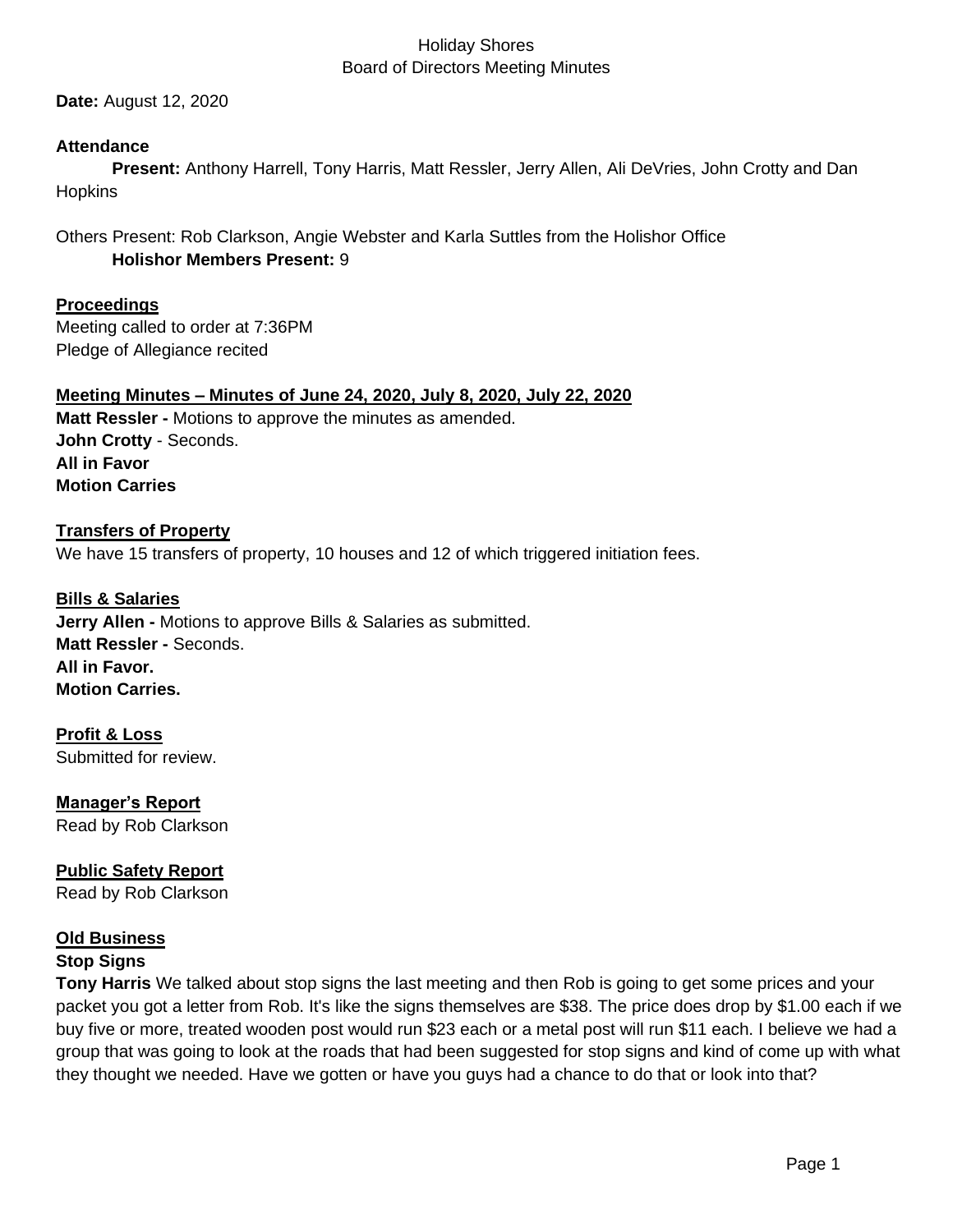**Jerry Allen** Yeah, I have. Again, what this pertains to is, we had a member state coming on the way he comes home there are some roads in our community that don't have proper signage so that people could be coming up to a four way intersection and potentially not know who has the right of way. So his suggestion was to get some signs for the roads, and the ones he noted specifically are Barbados, Tartuga and Tampico and Nassau and there's one other road.

There's only one yield sign and that's on Tampico. The next intersection down Barbados is Tartuga where there is no yield sign or a stop sign. Look at the other roads like Nassau, it looks like there's no signage whatsoever on any of these roads. So, to be consistent, I would think that what I would suggest we do since Barbados travels east and west, the east and west road would have yield or stop signs as we so chose. So the north and south road wouldn't have those. Doing so clarifies who's got the right and right away. That's just my suggestion after looking at those rounds.

**Tony Harris** Carry over, projected right now going into next year, probably conservatively in the \$40,000 range.

**Matt Ressler** Could we take possibly \$2,000 of that and go buy 40 stop signs and let Rob and them decide where to put them?

**Tony Harris** I wouldn't want to buy that many unless we have specific places identified. To me I think would be better for us to identify where we want them and buy them now, right now we've had the one request for the roads that we've been talking about here. If we identify those, put those in. And we do have money in the normal budget for signs. I think it's \$500 or \$1000. I would have to look back again.

**Matt Ressler** I'd say we can buy more at a cheaper price. It'll be beneficial.

**Ali DeVries** Why don't we have Rob tell us where he wants them and how many he thinks there should be?

**Tony Harris** That's definitely a good question. I don't know if we've looked at that. We may have to have Rob look at that.

**Ali DeVries** I'm sure you're the one that probably hears all the complaints about it. **Rob Clarkson** I really haven't had any complaints because I'm in the office without signs and that's the God honest truth.

## **Tony Harris**

I think the only ones that I know I'm aware of the last year are the ones that came up from the particular member this and the letter which was really kind of addressing this area but I what I'd like to do is I'm gonna see we could just stick drawl or do a thing of Google Earth and let's identify where we want because it's I'm familiar with what you're talking about, you know, in the signs but it almost it would help me and I think it'd be good to have the plans so we can all identify this is where we want them to be and then approve that plan so we know where they're going. And that'll give Rob how many you know to go out and buy in and where to put them everybody's got a specific.

**Matt Ressler** I think another thing to look at is where we get the most complaints for speeders and put those stop signs in their cross streets or wherever to slow them down. That's one thing to look at too.

**Ray Garber (1822)** Obviously our community has had signs for 50 years. And all these places that you're suggesting are all new. And we've gotten by with for many years without and I'm not saying whether we should, or we shouldn't times change. But my thought would be might want to give the, once you determine where you think you might want to have those is to give the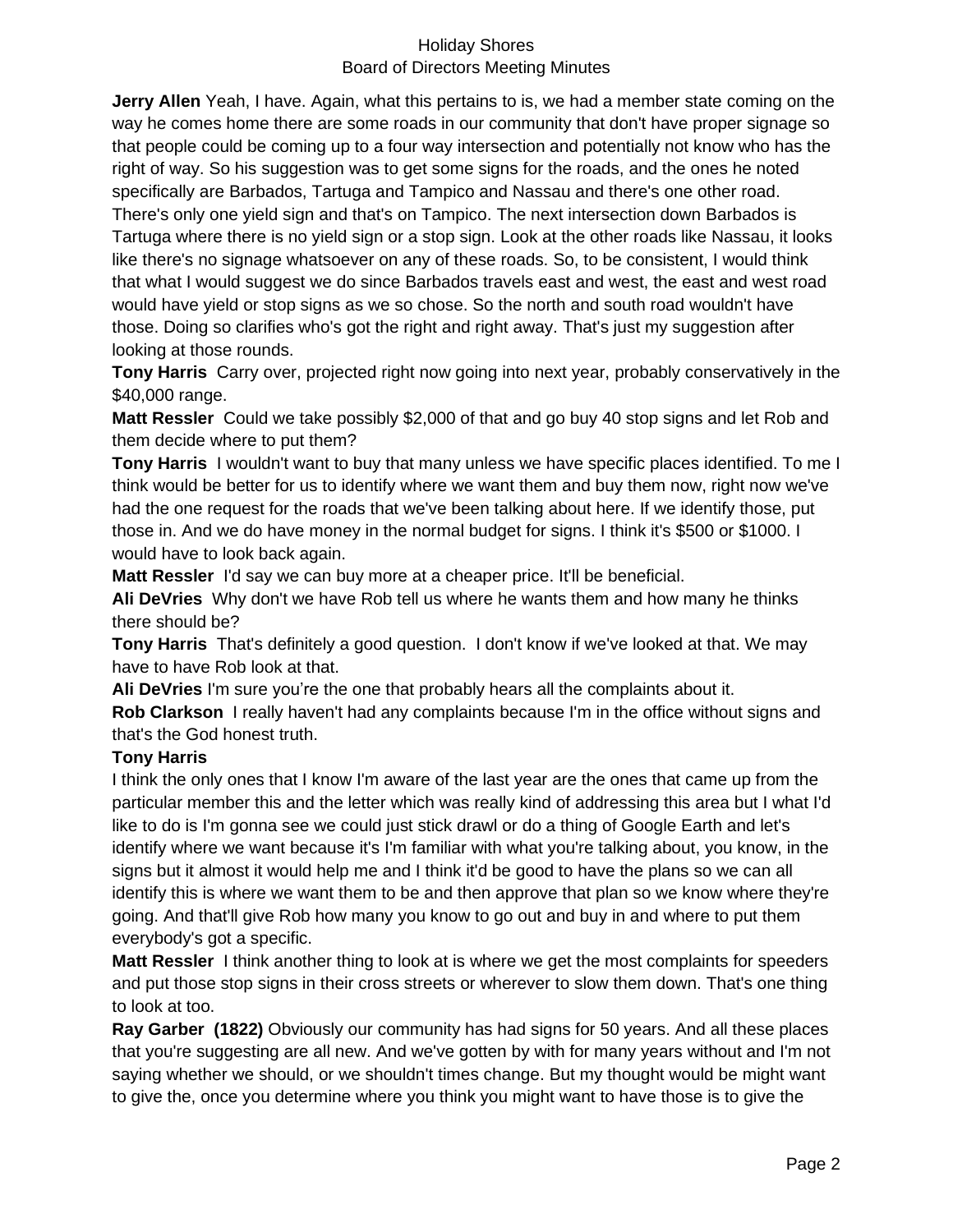community a chance to comment on those because I have been at meetings over the years where some people are vehemently against more signs. And then there's been people come up here with some legitimate concerns, especially about speeding and children's safety. We've had pretty good legitimate requests, and some of them have still been denied. So anyway, just a thought. Thank you.

**Shaun Hagen (1991)** Since we brought it up about the safety side of things with the stop signs, if we've identified that we've got four way stops, or four way entrances that allow the traffic to go both ways. Do we not put our association at risk if we have just identified it's a safety thing and don't address that? So I think if there is four stops, you should have yield signs on one side or stop signs on one side to make sure that we don't put ourselves at risk.

#### **Ali DeVries** I agree.

**Jerry Allen** That's one of the reasons why we were looking into this.

**Tony Harris** One, I think you have to see if it's a problem. I'm not sure that Yeah, you know, we're kind of a country residence community, not sure that every four way needed, obviously, there's some do and if you have, I think, if you have a whole string of them in a row.

**Ali DeVries** Maybe they don't need a stop, just have a yield. Yeah. I think the point is, is that the liability if there's nothing.

**Shaun Hagen (1991)** I think if we've brought it up that there's a potential issue, we've just identified it. And it's on record that we said, Hey, if we didn't do anything about it, we're at risk. **Tony Harris** No, we didn't know there's an issue on three or four roads, you haven't identified and those roads and I think we need to address those because I looked at that we said there's been numerous people have noticed speeding issues almost accident like we definitely have to address those. I'm just saying for all of the association wide.

**Dave Decker (1184)** State of Illinois have rules. There are laws as to who has the right away. So just the fact that we don't have the signs doesn't put us at risk. You as a driver have to follow state Illinois rules. If you are going to put up signs, you ought to look at the road pattern and which way is traveled more heavily. And leave those open and put the stop or yield signs on the others and focus on making sure your road patterns are good.

**Dan Hopkins** On the same hand, though, when you're doing it, you need to look at how many people are speeding down that road and the longer stretch. It's a 25 mile an hour speed limit. I live on the street. I'm not one who brought this to anybody's attention, but they're driving 40 50 miles an hour down the street.

**Dave Decker (1184)** And if you stand at any of the stop signs around, you can stand there and watch them drive right through. So just putting up the sign isn't going to solve your problem. What's going to solve your problem is doing what we had worked with the sheriff's department and bringing them out here and getting them to patrol our streets.

**Matt Ressler** But I think if you go ahead and just make the intersection, a complete four way, stop, the sheriff's office has more enforcement at that point, because they can write more tickets out here.

**Dave Decker (1184)** So they can't write a speeding ticket but they can't write a rolling stop. **Matt Ressler** They can. But it's gonna slow people down regardless, just putting all four way stops in.

**Dave Decker (1184)** Let's just put four way stops on every corner. Our speed limit is 25. So if you're going through those intersections and you hit somebody I'll be honest with you. It's your own fault, or it's the fault of the guy who's driving 40 through it. And, again, Illinois has law about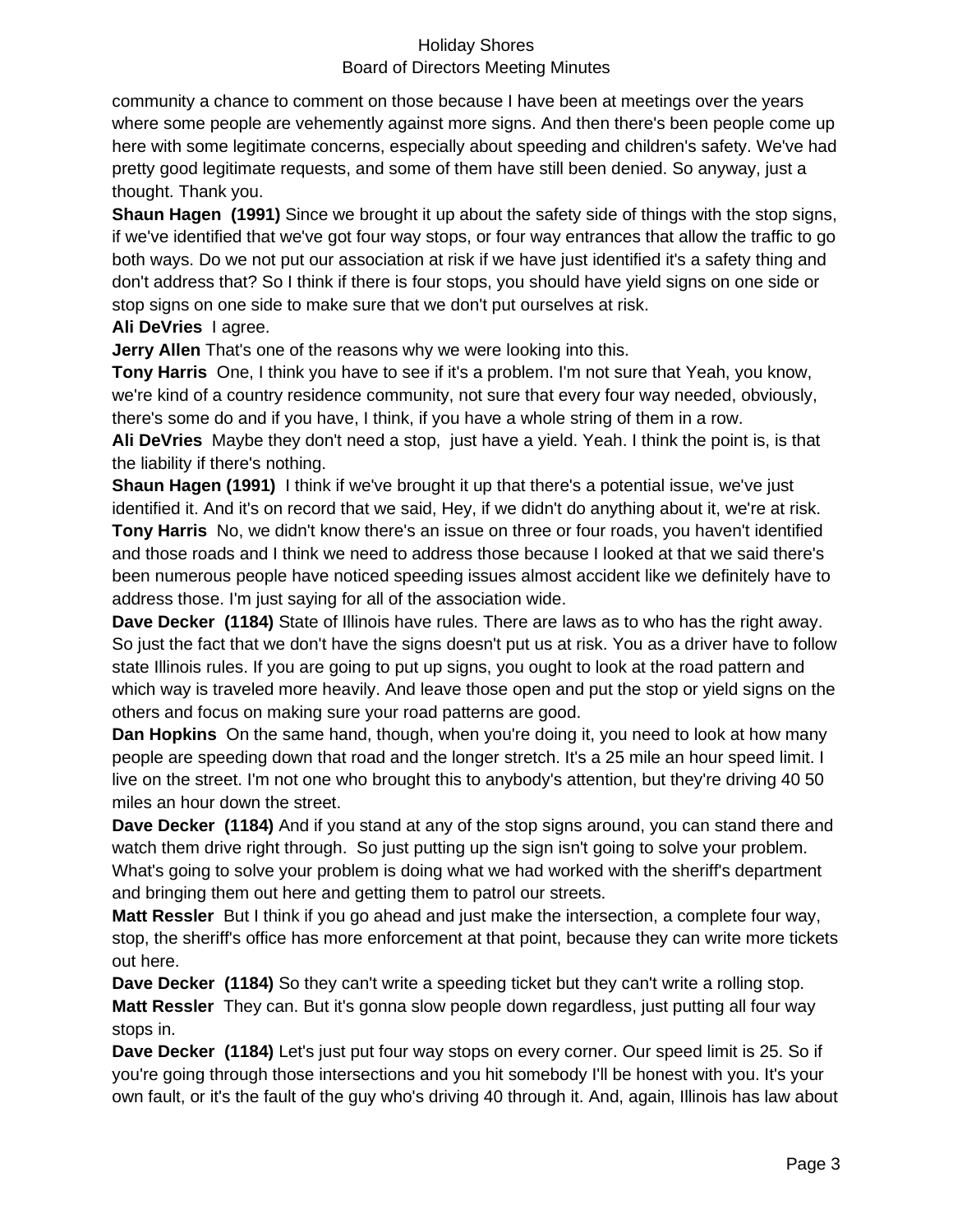who has a right away. So just the fact that we brought it up here and say it's a safety concern doesn't mean that we're at risk because the state law has rules.

**Ali DeVries** Should we start with a plan or something

**Jerry Allen** Yes, John and i will get together and make a plan and print a picture of that area. And then we'll choose which intersections we believe based on the amount of traffic that goes through there. I take Barbados every day.

**Matt Ressler** What do you guys think if I contact the sheriff's office and see what their recommendations would be for stop signs.

# **Additional No Wake light and synchronizing**

#### **Rob Clarkson**

We've contacted three more contractors, these ones have showed up. They are working on bids and as soon as I have them, I will get them to you.

#### **Tony Harris**

Alright, so for new business, we have a correspondence. We have a letter and some packet of information from Team Waters Sonar, it looks like from the packet that they are requesting permission to use our lake for testing equipment, training purposes. I'll read parts of their letter; we can put the whole thing in the minutes, but they've got a boat that does side image sonar as well as marine sonar using a Toad buoy. I didn't see



August 4, 2020

Team Watters Sonar Search and Recovery, Inc & TJ Watters Supply, Inc. owned by Tammy & Dennis Watters and located at the corner of Fields and 140 just east of Meadowbrook would like to advise Holiday Shores Home Owners Association and the Fire Department what we have available to you in case you ever need assistance.

We have an enclosed boat that has heat and air and also is equipped with lights and a Flir so we can work at night and in any kind of weather. It is equipped with Humminbird Side Image Sonar as well as a Marine Sonic towed sonar that allows us to search 10' off the bottom in deep water if needed. We have a 14' ion boat with hand rails made on each side so that it can be picked up and carried into any pond or creek. We also have a RC Boat we built that has side image sonar in it for doing small bodies of water

If requested we also have the ability to map the lake with contour lines for any future issues.

We worked with your Fire Department to locate and recover Joshua Harrop several years ago. We also work closely with the Illinois Conservation Police as well as the Madison County Sheriff's Office. We are on Madison County and Edwardsville's 911 call out when it involves water incidents.

From May 2005 to date we have recovered 100 victims and multiple cars from the water all over the country. We have worked with numerous agencies in multiple States.

We would like permission to use your lake for testing equipment and training purposes only. We were previously allowed to use the lake when we needed to test sonar equipment and to check out boats after doing equipment installs.

We would like to work with your community, we are only a phone call away 24/7 if you ever need help during an Emergency. We never charge a fee.

We feel it is all about getting the missing person found and recovered as soon as possible not only for the family but for the Agencies that are working on the incident.

Your consideration in this matter would be greatly appreciated.

Jammy J Watter

Tammy J Watter Owner & President

Team Watters Sonar Search & Recovery, Inc.

TJ Watters Supply, Inc.

5893 State Route 140 Moro, IL 62067 618-377-9519 [Fax] 618-304-0057 [Cell] 618-401-1669 [Cell] teamwatters@aol.com teamwatterssonar.com

anything over there specific on what type of training they wanted to do.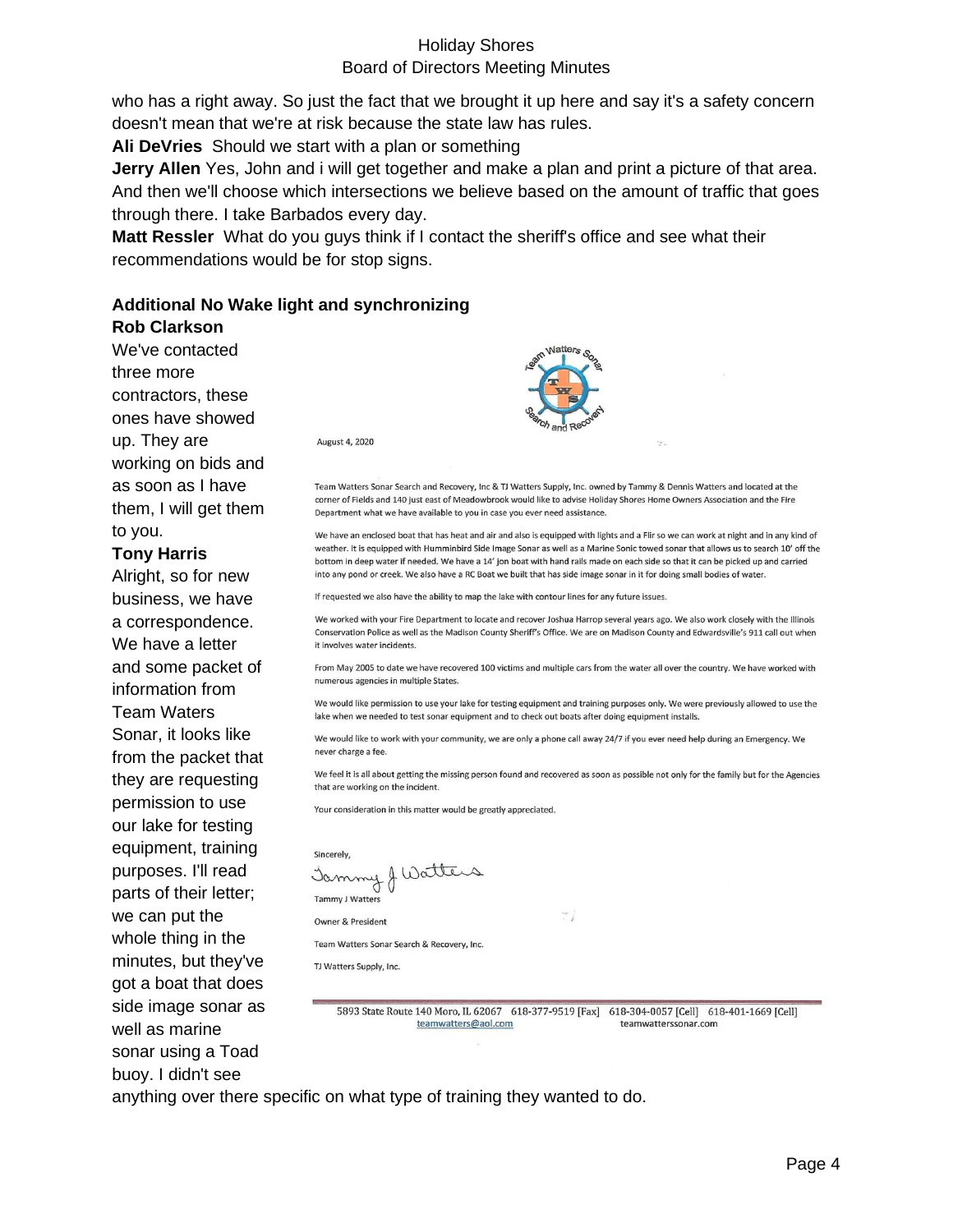**Matt Ressler** Testing equipment is what he's wanting to do. **Tabled till next meeting**

#### **Variance Request - Addition**

**Robert Kahn (58**) So, basically we're wanting to, we just moved in a couple weeks ago. And we want to build an addition on the front of our house for my mother in law who is a very sweet woman and would feel much better feet away than where she lives on the other side of town right now. We live on a cul de sac and the corner of the edition right now, as we as we originally designed, and although you know, we're looking at, you know, modifying that, if we have to the corner sticks over the setback line by about five feet, but it's kind of a pie shaped 5 feet. So you have to imagine a circle, it's just kind of going in like a little slice of pizza. So we're, we may not use all five feet but we're hoping to get the five foot variance and then we may architecturally kind of back it off a little bit just to make the front look a little nicer. So as kind of a step design. **Tony Harris** Just want to also put in the minutes the building committee has reviewed the Kahn's request, they recommend the variance because of the location and it does not affect the side street setbacks.

**Dan Hopkins Makes a motion to accept variance**. **Ali DeVries Seconds Tony Harris Motion carries**.

#### **Variance Request - dock**

**Cole Hagen (25)** If you guys look on page number two. I am requesting roughly a six-foot variance for the extension my boat dock. I have some color copies to give you guys because it shows better. So the reason why I'm asking for the variances in page number two and you see that green highlighted area, that's an area that naturally dug in, there was a portion of that that was physically dug in that I filled in, because the slip was so shallow to pull our boat lift into but the way that it's naturally dug in, if you look at the impedance on the lake compared to the two adjacent neighbors, I'm actually two feet less than my two adjacent neighbors. And I'd like to extend out to that 26 feet to align with our current boating rules. Because you're allowed to have a 28-foot pontoon boat out here, and I think it's a safety hazard when 13 potential feet of the pontoon stick off the end of the dock like mine does now.

**Tony Harris** Yeah, so on the one of the packets, the recommendation of the building committee was they do not recommend this permit as written. The shortest point is 26 feet and goes up to 29 feet, as water's edge comes back.

**Cole Hagen (25)** So the reason why they mentioned that 29 feet, which I completely disagree with, because one option that they asked me was today, a lot of people out here dig in. And they said that 29 feet is the farthest setback on your property. That's the portion that was originally dug in. So if you look at the plan, the 26 feet is all the way to the left, and that's two foot off that line of impedance. The 29 feet would be all the way on the right. And I'm almost 15 feet setback off that line of impedance and it's because that property juts into where it was previously dug out.

**Tony Harris** So when you say your setback in that much, it looks like the one on the left is right on that.

**Cole Hagen (25)** I'm about two feet off that line. This is all to scale. And I have my building plans with those and both of those adjacent neighbor docks are 20 feet exact.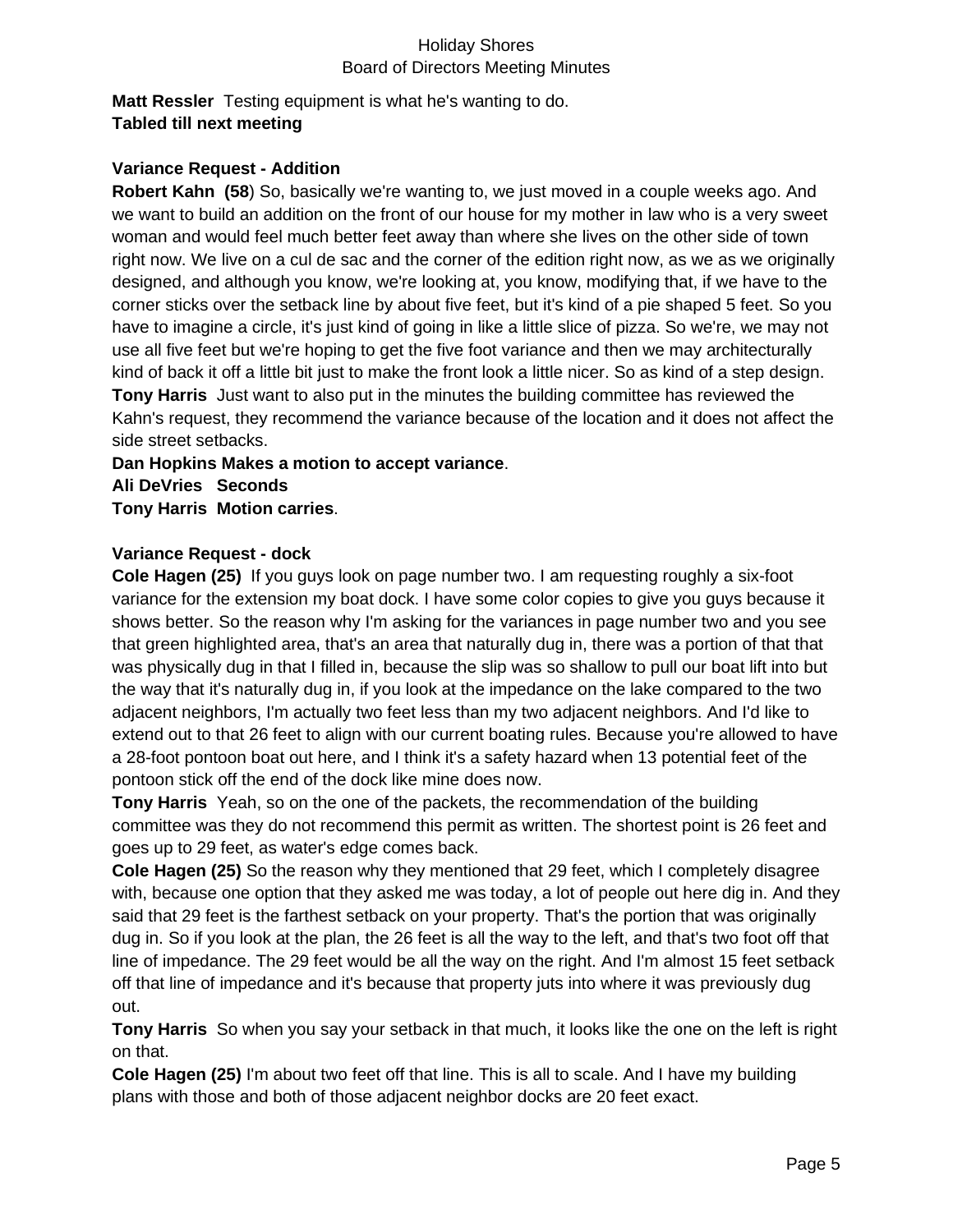**Tony Harris** So you said earlier that it was naturally dug in. Are you saying somebody dug it out?

**Cole Hagen (25)** So about half of my property was dug out. And I think the overages on the actual portion that was physically dug out had a retaining wall built into it, brought it in about four feet property line the property line, but at one point, it was dug out about 15 feet, which I filled in because it was so shallow, you couldn't get a lift to lower. That's where the rip wraps at right next to the concrete pad. So from there over was actually dug out previously. You can see right on the neighbor's property line It's dug out, probably 15 feet. And that's the area where they were mentioning it was probably 28 to 29 feet out. And I guess the second reason why I'm really asking for this kind of going back and repeating the safety thing is, I personally have fallen off jumping on my parents boat because when you have a 21 foot boat out here, and you're on a 20 foot dock, two to three feet of it at a minimum sticks out the back, if you have a three foot walkway in front, which most people do, because it's so shallow up front, to get onto the swim platform to access the motor. I mean, it's quite a bit of a jump. And I think it's a pain to cover your boat up. I think it's a pain to make maintenance your boat, and just to board on and off daily. But, you know, I'm looking out for the safety of the community here and I I guess I don't understand the reason for the 20-foot rule in general. I think that my scenario falls within that anyway. But in general, I don't necessarily understand what the difference is of having a 20-foot dock with a 28 foot pontoon tied up to it, because it's impeding out on that Lake 28 to 30 feet. And if you flip through the packet, I've identified over 100 boat docks out here that are actually over 25 feet out for that exact reason.

**Tony Harris** I looked a little bit through the other ones that I had, it was kind of hard, because things just you know it is the darkness.

**Cole Hagen (25)** The main area where I'm seeing that is the boatlift styles that have the cover on them. Because if you think about it, if you have a 28-foot pontoon boat, on a boat lift with a cover that pontoons are going to start against the shoreline. It's gonna start a few feet off, then it's gonna have a cover that overhangs two feet. So in that instance here your 33 to 34 feet out to the lake.

**Tony Harris** Well, it's not the cover it would be the supports and everything else that we think would be less than that.

**Cole Hagen (25)** And you're not gonna hit the back of the pontoon with watercrafts?

**Tony Harris** No, not the pontoon, I'm talking about the structure of the lift, but you're saying the cover sticks out another couple feet, right?

**Cole Hagen (25)** So about a foot off the back of the pontoon and about a foot off the front roughly but nevertheless so I said 30 to 33 feet in the pontoons 31 to 32 feet,

**Tony Harris** I think it should be 28 unless it's grandfathered in I mean the limit is 28 feet. **Cole Hagen (25)** What if the pontoon does not sit directly up against the shoreline? Never. It always was a couple feet off so then you're at 30 feet. So, I guess I don't understand from a commonsense perspective why you can't have a 28-foot boat dock in general and have a 28 foot boat tied up next to it from a safety standpoint of ease of access, maintenance and covering the boat. Because what's gonna happen in my instance is there's gonna be a four-foot walkway in front of the pontoon. Pontoons gonna be a foot off it and then 13 to 14 feet of my pontoon is gonna stick out there. Potentially. But hypothetically, you could have 12 to 13 feet sticking out the back. Per the current rules.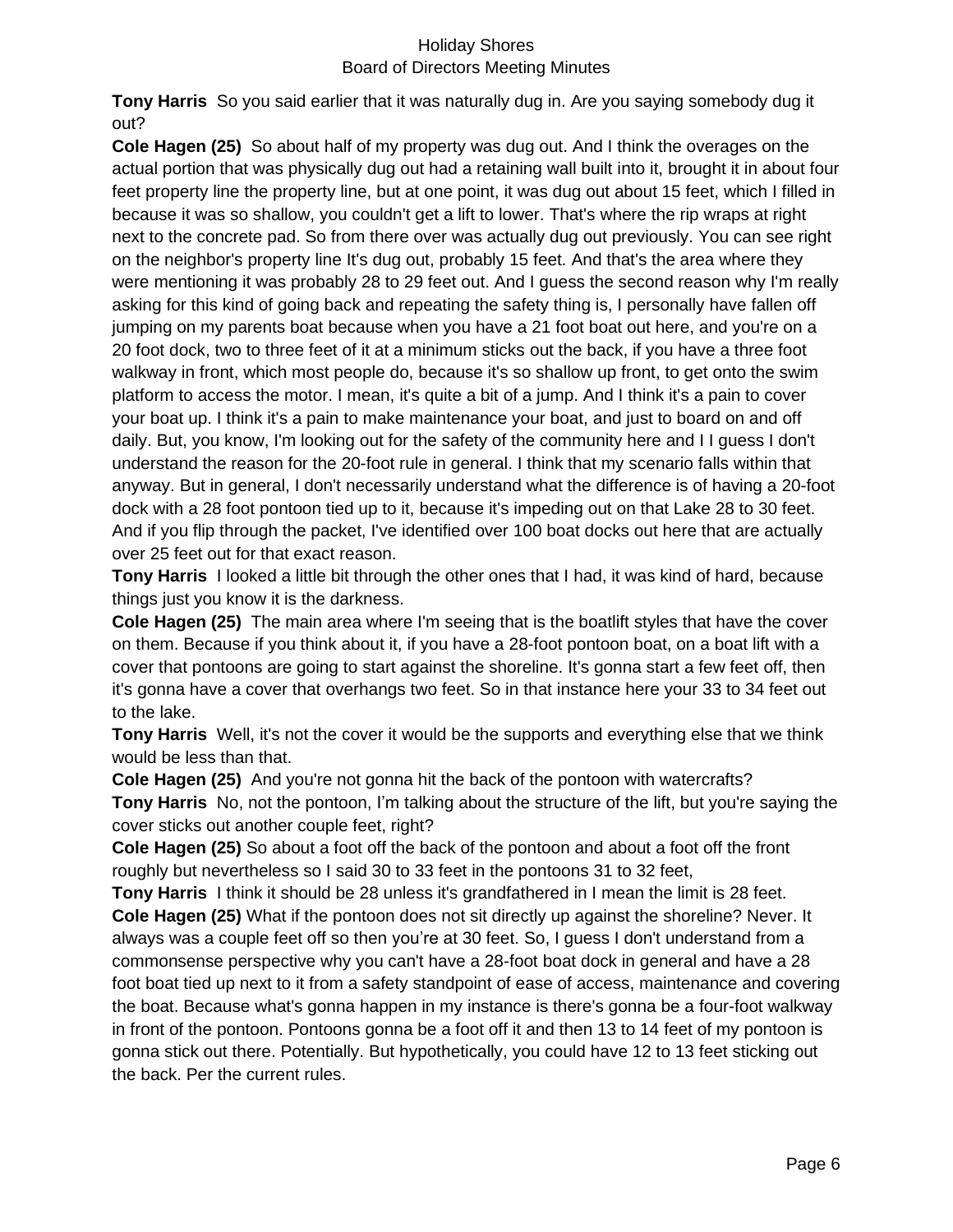**Tony Harris** I was reviewing the rules, you know, before this and looking at the pictures and stuff. And I don't know enough of the history to know why we did a 20-foot dock with 28-foot boats. The only thing I could say is maybe because the boats are movable, and the dock will be permanent. But we'll have to get some more information from the building committee or some of our people that have been here longer to know what that justification was. We did have a request; I'd say to say about two meetings ago that wanted a similar thing that wanted a longer dock to get access the back of the pontoon. Their variance was denied time just because it didn't comply with the rules. I'd like to get some more information from the Building Committee, I just don't know what they meant by some of their write up. Just when it says, you know, they don't recommend it as written. I'm not sure what that what they're referring to.

**John Crotty** If you are building a dock for three boats, why did you put the longest boat on the furthest point, the point that the most closest to your original mind.

**Cole Hagen (25)** I did that because the best view of my property is to the right. But nevertheless, I'm still underneath that line of impedance and that's where I assumed that you guys can correct me if I'm wrong, but that's where I assumed the 20-foot rule came into effect. **Ali DeVries** So I'm, I'm going to say that personally, I don't have enough information from the building committee. So, I want the building committee to be a little bit more specific.

**Tony Harris** If I had to vote tonight I'd have to, you know, vote just based on the recommendation, but I would like more information to make a little bit better informed decision. **Ali DeVries** If you want to look into changing the rule if you want to, like, write on why you think it needs to be this way. Conversation ensues.

**Shaun Hagen 1991**. I see this is worse than the stop sign situation. If the association exposure is said that a 28-foot boat is allowed on this lake, you guys have allowed only a 20 foot dock. And you just said that there was a gentleman that was denied that for a safety reason. I hope you all have good liability insurance, because this is a public setting.

**Tony Harris** The permit was denied because it doesn't meet the rule.

**Shaun Hagen (1991)**I just heard that. This gentleman came up here and he tried to do that. So, if that gentleman came up to this board and said, Hey, this is a safety thing. And you have a 28-foot rule for a boat, and now you've got a 20-foot dock only you're not giving me access, and it's safety. And you guys have handcuffed him and said, don't do that. I think you guys have opened up this exposure again to us.

**Dan Hopkins** In a way we didn't handcuff you. He could have dug in and condensed it. **Tony Harris** He could also bought a smaller pontoon boat. I mean, the rules are what the rules are, everybody got a copy when they moved in and he made the choice when he purchased it. **Tony Harris** Well there's nothing that says you have to park your boat perpendicular, you can park it parallel to, it's a choice.

**Shaun Hagen (1991)**Yes, I understand that. But nobody does that out here. Because it's dangerous to park your boat especially on like the main channel sideways. That's why everybody's like this. You guys are all boaters you know how it is. To tie a boat or go sideways next to that rip rap, if you reach out to a dock you're going to smash your hand. So again, we're setting ourselves up and I think by just adding the additional footage to match the back of the boat, we're not impeding on the lake any more than normal. So, what's the harm? It's given fishermen more places to flip their lines.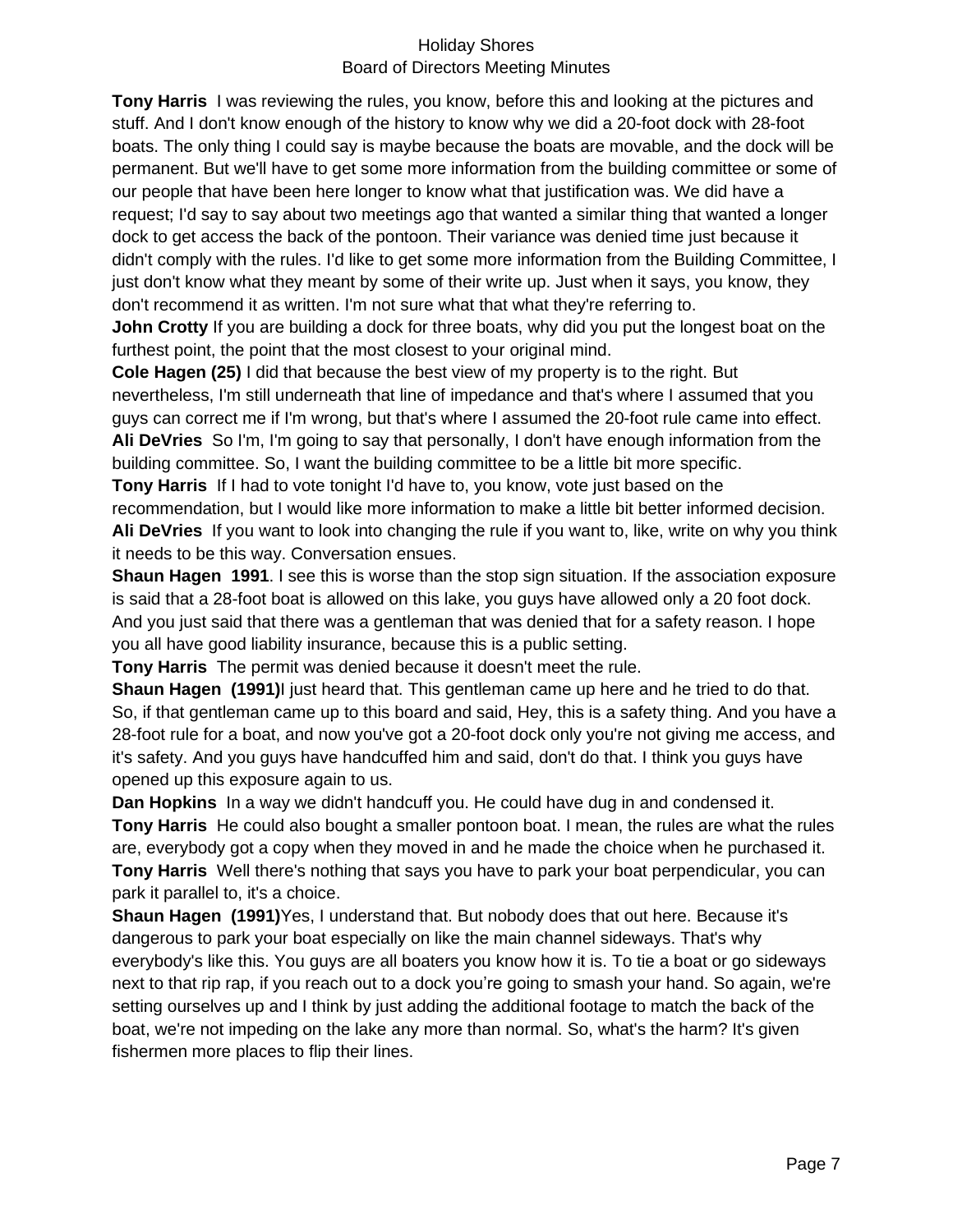**Dan Hopkins** The only problem you would have with that is if you've got it on both sides, and they're backing in, you know what I'm saying, if you have a smaller cove and their putting docks on the same side.

**Matt Ressler** I think on this and this is my personal opinion, where this dock is located at if we were to approve this, I'm just saying if we were, that that cove, because there's going to be other people wanting to do the same thing in that cove. You make that cove no wake. That cove's not wide enough. If he extends his out, other people start extending theirs out the cove is not going to wide enough.

**Shaun Hagen (1991)** The boats are already extended out that far already. All the boats are, so all we're doing is matching to the back of the boat that's already in place. So we're not not shrinking it anymore.

**Kenneathia Hagen (1991).** I just want to add that I was here the night that the gentleman that asked for the extension for four feet I was here that night. It was literally a 20 to 30 second cut and dry. This is what the rules say. The answer is no. Just like our streets are, just like boating, jet skiing. We all live out here. We all want to get along. We all want to be able to coexist in a safe manner. Whether it's putting a boat cover on a dock, this gentleman is 65 years old. He's got four feet to try to cover his boat he's asking for a four-foot extension and it was denied in 30 seconds.

**Cole Hagen (25)** I won't be long, I just want to address what you said Matt. If you were to approve mine as is, I don't think you necessarily would have to approve other people in the cove because what I've shown there that I'm not impeding any farther than the two adjacent docks **Ray Garber (1822)** Again, this has been addressed I don't know how many times and there's been some close discussions where it could have gone either way. Obviously, you can see it hasn't changed. But certainly, one of the strong arguments are like this. And this was two, one is you have 28-foot pontoon boats, and you have 20-foot docks. If it's for safety because it's jutting out too far, that doesn't seem logical to me. Because if you got a boat 28 feet, you think well, that extra four feet, becomes unsafe you wouldn't allow 28-foot pontoons. I would thank you for that was a liability to be out there that far. But obviously, the other part of the argument is there's many pontoons that stick out a variety of lengths. And I think if we may be addressed in the rule or change the wording in it that addresses not the dock but how far a boat can extend out into the water from the shoreline would be a better way of addressing it. Say if it goes beyond 28, I'm sorry, you have to dig in or get the smaller pontoon but of course, you have to grandfather it but I think there is some that could be looked at a little closer and maybe a little more clear, a little more concise. Anyway, thank you.

## **Tony Harris Tabled until next meeting**

## **Variance Request - Dock**

**Bob Bursell (1876)** I have a request for a variance. It's a similar situation, not sticking out perpendicular to the shoreline, but I'm actually trying to tuck alongside of it. I currently have two docks on the property, both docks are in pretty rough shape. Over the years that just deteriorated instead of falling in. I'm looking at connecting the two docks making one long one, but at the end of it in the cove, the way the cove is structured as it comes in, it's very narrow at the far north, and on the right side is very narrow, gets to about 40 feet, 44 feet that's what I estimated. What I want to do is put a small slip at the end of it on the far end of the property the farthest inside, on the right hand side, myself, our property and the property adjacent from the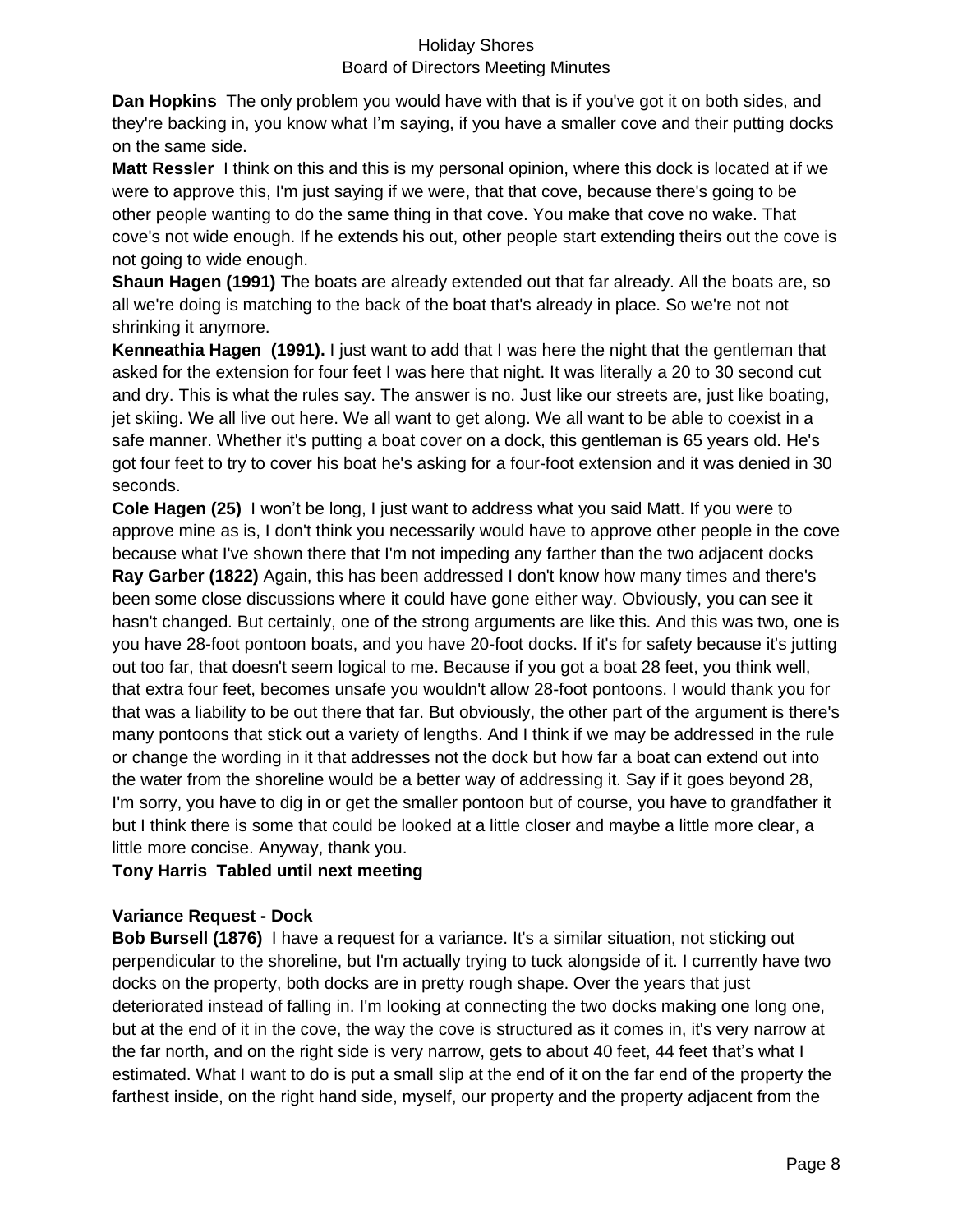last few properties that share that corner of the cove, the end of the cove, and the idea is that I can tuck my boat farther back, along with where it comes back around and put a slip around it so I can access it from all sides.

**Ali DeVries** Has this gone to the building committee?

**Bob Bursell (1876)** Yes.

**Ali DeVries** And what was the recommendation? Yes, we have your whole file right up here and I don't have a recommendation from the building committee.

**Jerry Allen** In the meantime, I have a question for you. I did drive down to the area via a boat today to check it out. All together there was six pontoons back there, 2 were parked at the very end, I guess on 1687. The the way you want to build in this area seemed like that will stop somebody from driving all the way back to the back of the cove because there is a dock on the other side of the cove.

**Bob Bursell (1876)** It's straight across from the dock where I plan on parking mine, straight across from their dock and we're going to go out to the lake about 14 feet from the shoreline is what I have it still give them at least 30 feet from that dock to their dock. As far as behind us, all that is back there is just that inlet that drains into the lake.

**Jerry Allen** But there's people on 1686, do they park their boats back in the back end of that cove?

**Bob Bursell (1876)** There's just me and the one dock. You've got a picture of the two docks across from me.

**Jerry Allen** We have that picture, but like I said, today there was two pontoons parked at the very end of that cove. I'm just trying to make sure we're not stopping somebody from getting in and out of that cove.

**Bob Bursell (1876)** There's nobody else back there, myself and the adjacent neighbor. That's it. We'll share the property line,

**Matt Ressler** Could you get your neighbors opinions on this?

**Bob Bursell (1876)** They just moved in. I did talk to them. They didn't have an opinion at this point in time. There one of the houses that purchased this last month. So, they were kind of seeing what was going on

**Matt Ressler** I'd kind of like they have their opinion before I make a ruling on it. And I mean, that's just my suggestion.

**John Crotty** We need something from 1686 and 1685, both of them are gonna be affected by this.

**Tony Harris** I have a question if you don't mind.? So looking at picture 11. So this is your property here and I think these are the docks that you say are existing and you want to come out this way over here? Conversation Ensues.

**Matt Ressler** So here's where we're at with it. We're asking him to get his neighbor's, you know, blessing on those opinions. And then we'll be able to get the recommendation from the building committee for the next meeting.

**Bob Bursell (1876)** Well, okay, I'll talk to them again. Like I said, I didn't want to rush them. I know that they just moved in and they were trying to get everything settled.

**Jerry Allen** There's two neighbors, 1686 and 1685.

**Bob Bursell (1876)** And I believe that 1686 is the one I talked to.

**Tony Harris** If you can talk to them then we'll have recommendations from the building committee at the next meeting and then we can vote on this one two weeks from tonight.